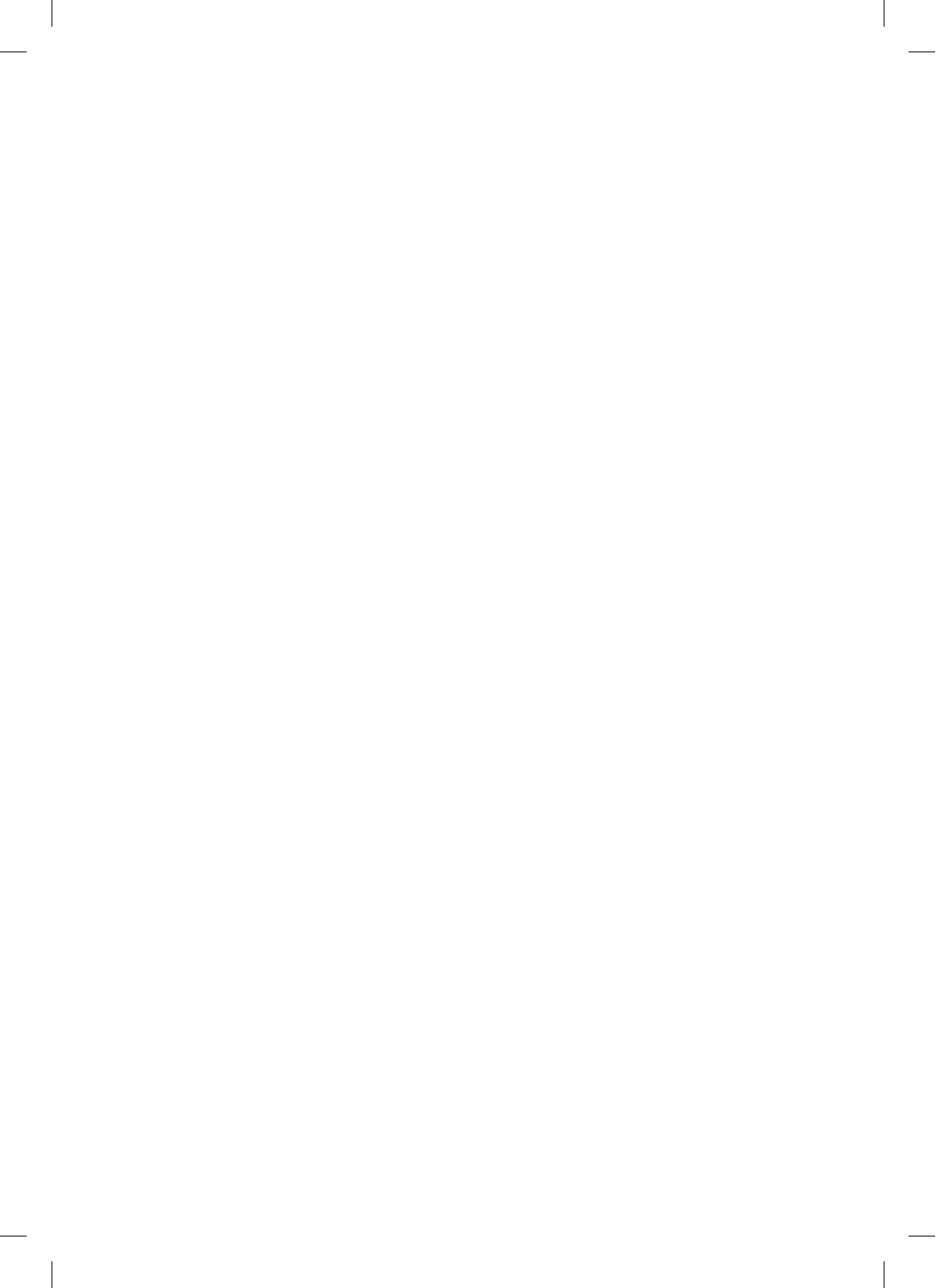### CRACOW UNIVERSITY OF ECONOMICS Faculty of Management FOUNDATION OF THE CRACOW UNIVERSITY OF ECONOMICS

# **KNOWLEDGE – ECONOMY – SOCIETY**

## **CHALLENGES OF CONTEMPORARY ECONOMIES IN THE FACE OF GLOBAL MARKET CONDITIONS**

Edited by Ryszard Borowiecki, Andrzej Jaki, Paweł Lula

Cracow 2015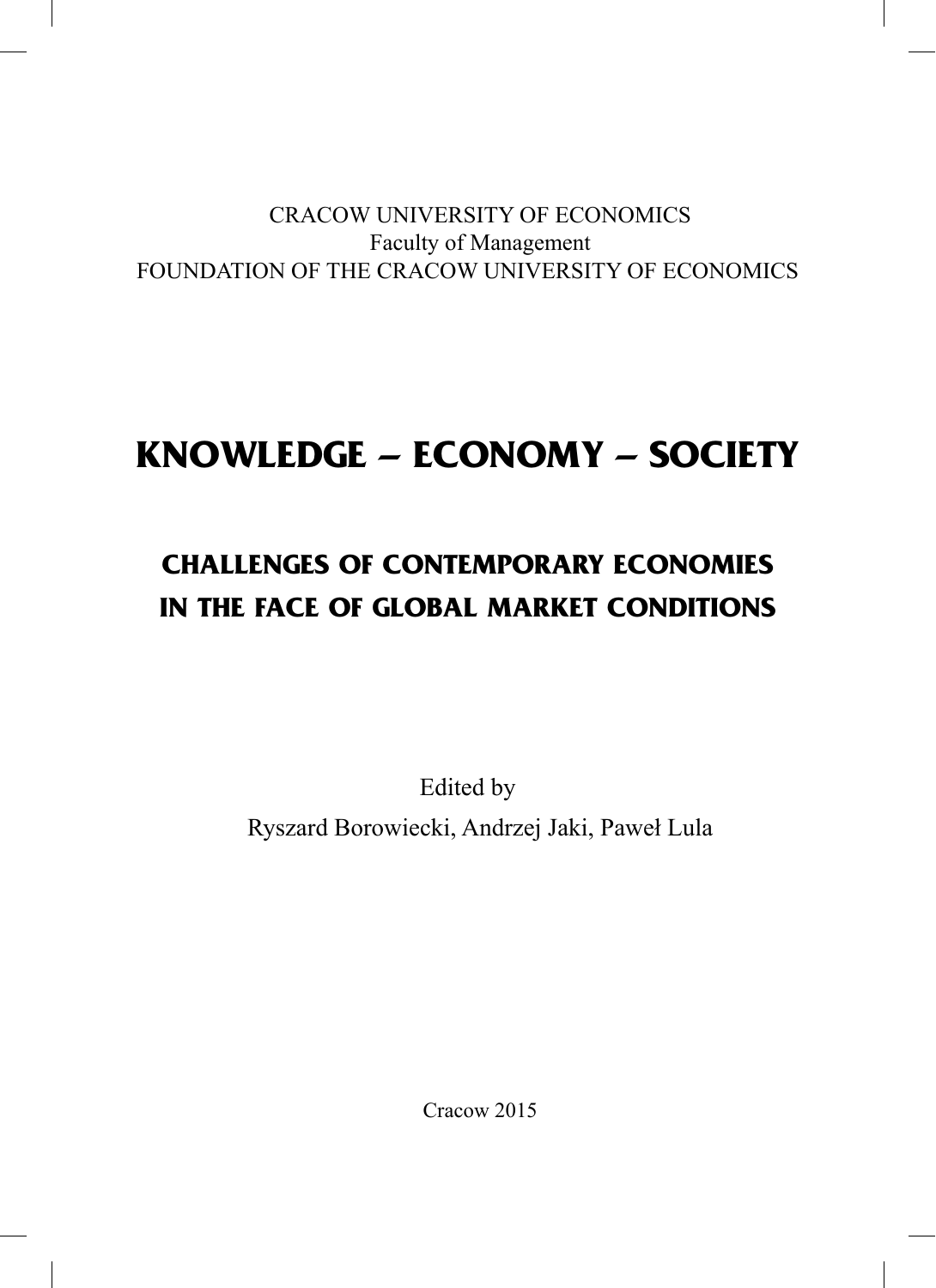#### **Reviewer**

*Dariusz Nowak*

All papers have been prepared in English by the Authors

Wydanie publikacji zostało sfinansowane z dotacji na utrzymanie potencjału badawczego przyznanej Uniwersytetowi Ekonomicznemu w Krakowie

The book was finansed with subsidies for maintaining the research capacity granted to the Cracow University of Economics

© Copyright by the Cracow University of Economics, Cracow 2015

ISBN 978-83-65173-28-7 (printed version) ISBN 978-83-65173-29-4 (on-line pdf)

**Publishing House**

Foundation of the Cracow University of Economics ul. Rakowicka 27, 31-510 Kraków, Poland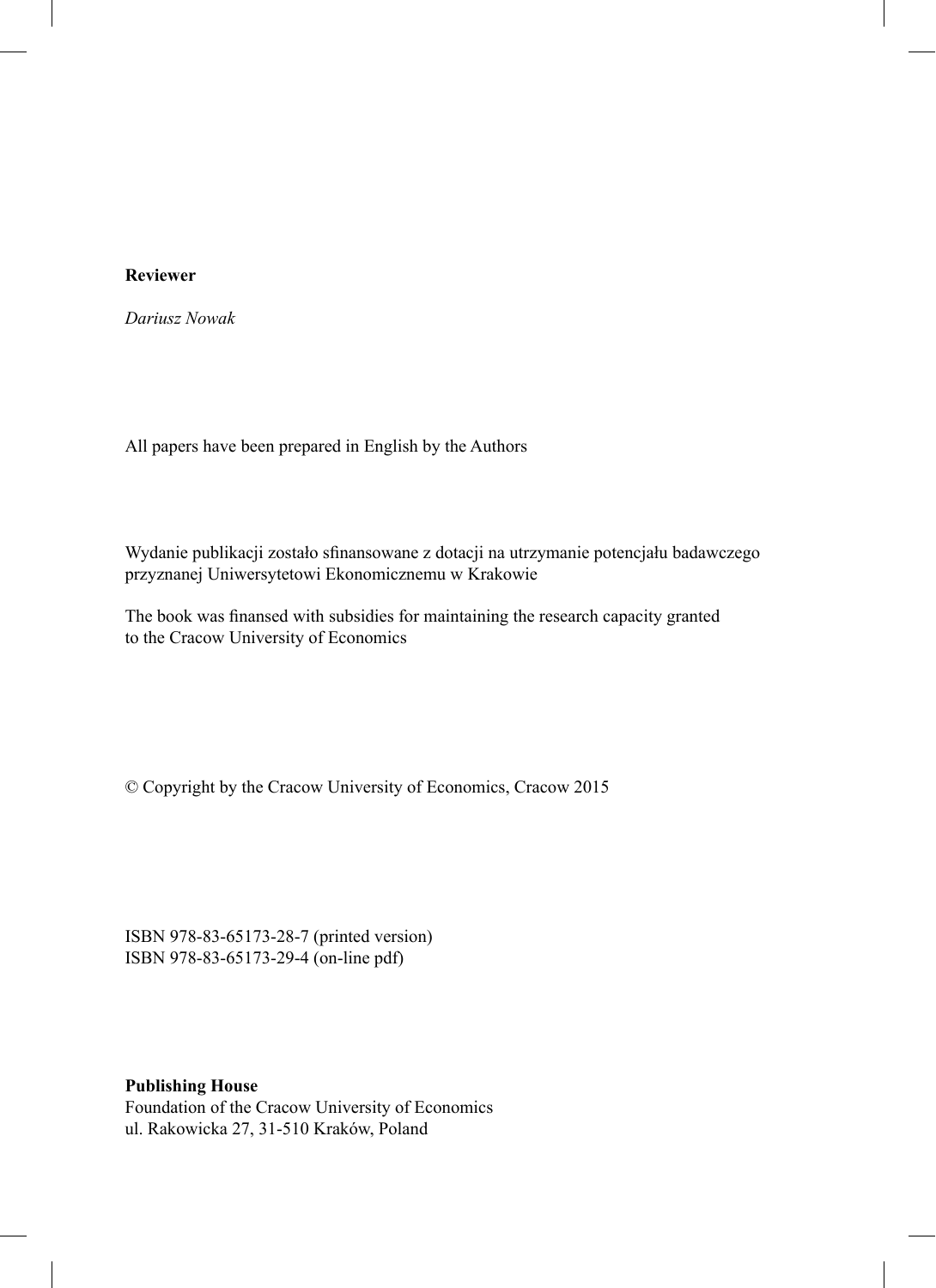### **Table of contents**

|--|--|

#### **PART I**

#### **DETERMINANTS OF EFFECTIVENESS AND COMPETITIVENESS OF ECONOMIES UNDER GLOBALIZATION**

#### **Chapter 1**

| Beata Skowron-Grabowska, Marek Dziura<br>Industrial Productivity and International Competitiveness – The Polish Case within EU  15                     |  |
|--------------------------------------------------------------------------------------------------------------------------------------------------------|--|
| <b>Chapter 2</b><br>Katarzyna Kotulska<br>The Conditionings of Building and Measuring the Enterprise Competitiveness Level  37                         |  |
| <b>Chapter 3</b><br>Nenad Stanišić, Gordana Marjanović, Nenad Janković<br>The Position of European Transition Economies in Contemporary Foreign Direct |  |
| <b>Chapter 4</b><br>Ljiljana Maksimović, Gordana Radosavljević<br>The Impact of Foreign Direct Investments on The Economic Growth of Advanced          |  |
| <b>Chapter 5</b><br>Zoran Kalinić, Veljko Marinković<br>Consumers' Attitudes Towards m-Commerce: Moderating Effects of Social Influence,               |  |
| <b>Chapter 6</b><br>Slavko Arsovski, Zora Arsovski                                                                                                     |  |
| <b>Chapter 7</b><br>Zora Arsovski, Slavko Arsovski<br>A Reindustrialization Supported by Information and Communication Technologies  93                |  |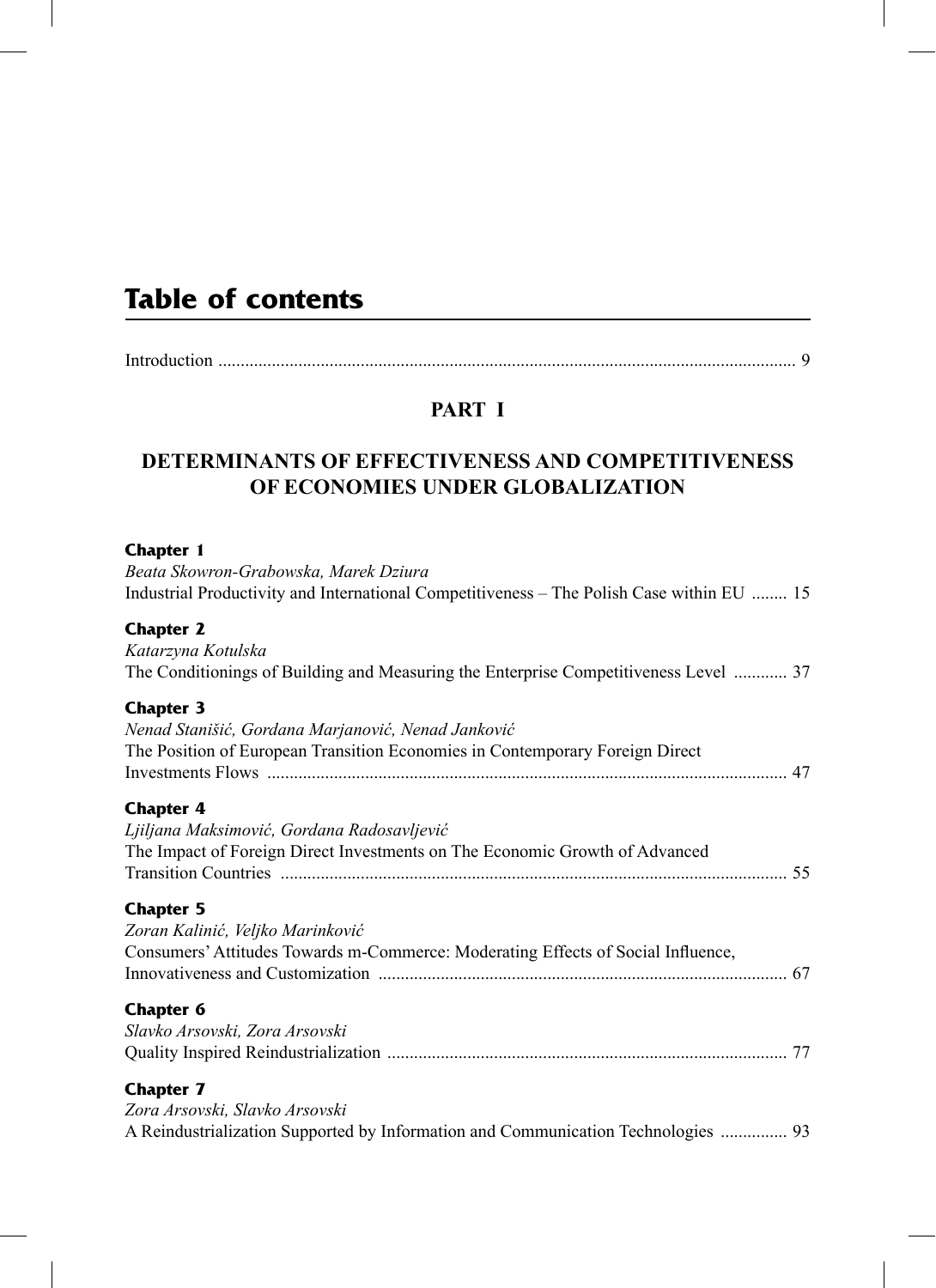#### **PART II**

#### **DEVELOPMENTAL CHALLENGES OF CONTEMPORARY ECONOMIES – ECONOMIC AND SOCIAL ASPECTS**

| <b>Chapter 8</b><br>Giovanna Centorrino, Tindara Abbate, Daniela Rupo<br>The CNR Institute ITAE: A Suitable Example of the Contribution of Research |
|-----------------------------------------------------------------------------------------------------------------------------------------------------|
| <b>Chapter 9</b>                                                                                                                                    |
| Svetlana Korol                                                                                                                                      |
|                                                                                                                                                     |
| <b>Chapter 10</b>                                                                                                                                   |
| Jadwiga Adamczyk                                                                                                                                    |
| The European Union Climate Policy as an Enterprise Development Determinant  133                                                                     |
| <b>Chapter 11</b>                                                                                                                                   |
| Piotr Litwa                                                                                                                                         |
| The Impact of European Emissions Trading System on the Enterprises Operating in Poland  143                                                         |
| <b>Chapter 12</b>                                                                                                                                   |
| Anatolii Mazaraki, Hanna Sytnyk                                                                                                                     |
| Issues of Financial Support of Development of the Commercial Enterprises of Ukraine  153                                                            |
| <b>Chapter 13</b>                                                                                                                                   |
| Jarosław Kaczmarek                                                                                                                                  |
|                                                                                                                                                     |
| Chapter 14                                                                                                                                          |
| Sylwia Bętkowska                                                                                                                                    |
|                                                                                                                                                     |

#### **PART III**

#### **SECTORAL PERSPECTIVE OF THE DEVELOPMENT OF ENTERPRISES AND ECONOMIES**

#### **Chapter 15**

| Anatolii Mazaraki, Nataliia Ilchenko |  |
|--------------------------------------|--|
|                                      |  |